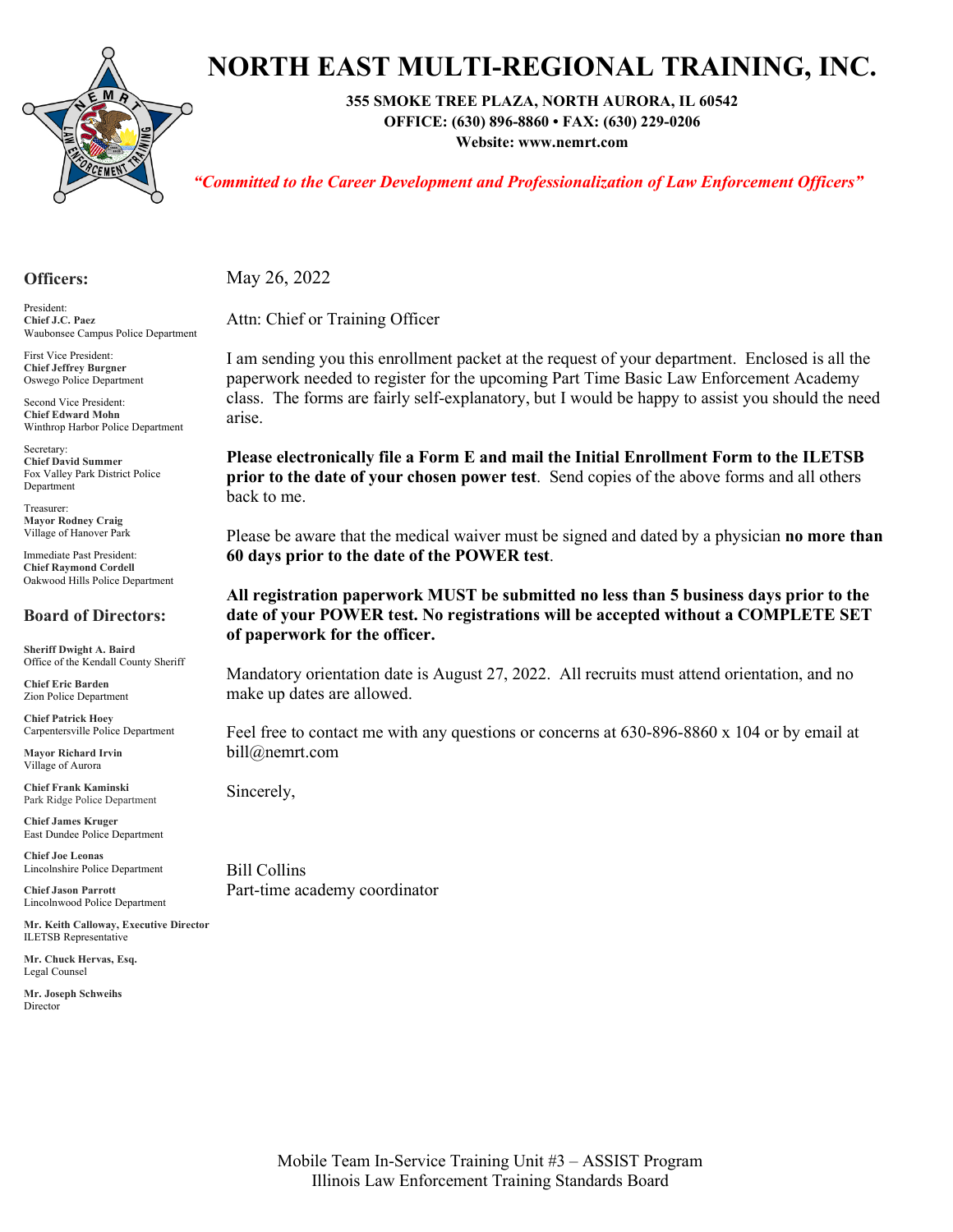## **INITIAL ENROLLMENT FORM**

### PART-TIME ILLINOIS LAW ENFORCEMENT OFFICER **BASIC TRAINING**

Part-Time Law Enforcement Officer's Name:

BBBBBBBBBBBBBBBBBBBBBBBBBBBBBBBBBBBBBBBBBBBBBBBBBBBBBBBBBBBBBBBBBBBBBBBBBBBBBBBBBBBBBBBBBB

BBBBBBBBBBBBBBBBBBBBBBBBBBBBBBBBBBBBBBBBBBBBBBBBBBBBBBBBBBBBBBBBBBBBBBBBBBBBBBBBBBBBBBBBBB

BBBBBBBBBBBBBBBBBBBBBBBBBBBBBBBBBBBBBBBBBBBBBBBBBBBBBBBBBBBBBBBBBBBBBBBBBBBBBBBBBBBBBBBBBB

Name and Address of Law Enforcement Agency Employed by:

Agency Telephone Number: <u>January Barbara Barbara Barbara Barbara Barbara Barbara Barbara Barbara Barbara Barbara Barbara Barbara Barbara Barbara Barbara Barbara Barbara Barbara Barbara Barbara Barbara Barbara Barbara Barb</u>

Date of Birth:

PTB ID Number:

Mobile Team Unit Number : The Company of the Company of the Company of the Company of the Company of the Company of the Company of the Company of the Company of the Company of the Company of the Company of the Company of t

Is your Law Enforcement Agency a paid member of the above Mobile Team Unit YES NO (Circle one)

If you have not submitted the Board's required Form E(employment form) on this Part-Time Law Enforcement Officer, you MUST attach a completed form with this enrollment request.

I certify and authorize this part-time officer who is sworn and employed by this Illinois law enforcement agency to enroll in the Board's approved Part-Time Law Enforcement Officers Basic Training course.

The above named Officer has been subjected to a criminal and character background investigation, including the use of fingerprint cards processed through the Illinois Department of State Police and the Federal Bureau of Investigation and such investigation has revealed no felony conviction or crime involving moral turpitude (attach any arrest record). Moreover, the investigation has verified that the Officer is of good character.

BBBBBBBBBBBBBBBBBBBBBBBBBBBBBBBBBBBBBBBBBBBBBB BBBBBBBBBBBBBBBBBBBBBBBBBBBBBBBB

 $\overline{\text{Chief} }$  Administrator of the Agency  $\overline{\text{Date}}$ 

\*NOTE: In reviewing this enrollment request, the Board reserves the right, and may in fact, request additional information.

**Return completed enrollment form to:**

Illinois Law Enforcement Training and Standards Board<br>4500 South 6th St Road, Room 173<br>Springfield, Illinois 62703-6617

...................

*Please photocopy this form if you have more than one officer that needs training.*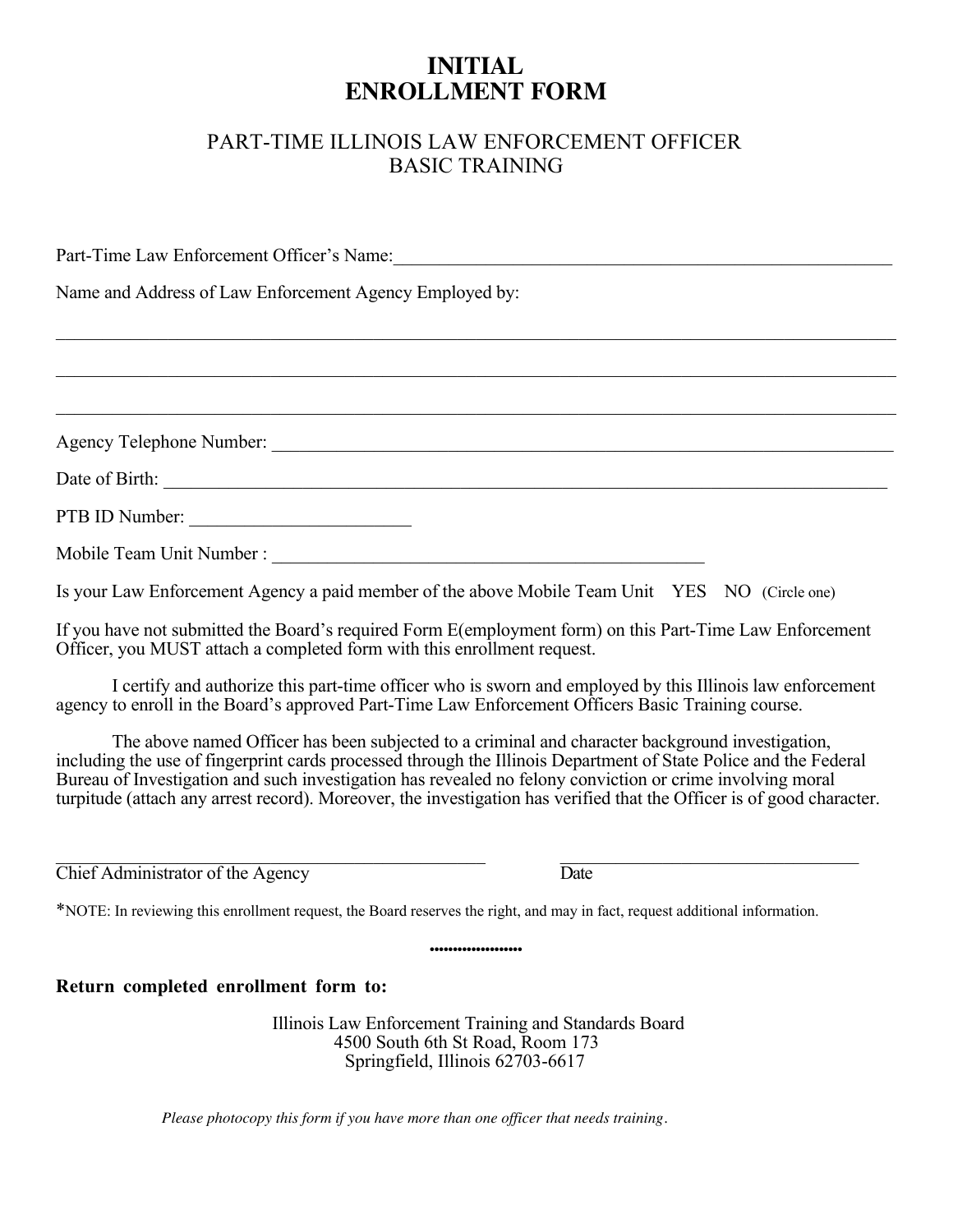**Illinois Law Enforcement Training and Standards Board**



**JB Pritzker, Governor Phone: 217/782-4540 Brent Fischer, Executive Director Fax: 217/524-5350** 

**TDD: 866-740-3933**

#### **Academy Entrance Standard Basic Training Certification of Recruit Background**

**Pursuant to Illinois Police Training Act (50 ILCS 705/6)** each Illinois police agency and applicant applying for admission to the Police Training Board's Local Law Enforcement Basic Training Academy shall provide certification that the applicant has not committed any felony or a crime involving moral turpitude, and is a person of good character. This requirement and standard must be satisfied before consideration of acceptance into the academy.

#### **Statement of Applicant**

Under penalty of perjury, decertification, and disqualification, I certify that I have no prior felony conviction and no conviction involving a crime of moral turpitude.

\_\_\_\_\_\_\_\_\_\_\_\_\_\_\_\_\_\_\_\_\_\_\_\_\_ \_\_\_\_\_\_\_\_\_\_\_\_\_\_\_\_\_\_\_\_\_\_\_\_\_\_\_\_\_\_\_\_\_\_\_\_\_\_\_\_\_\_\_\_\_\_\_\_

\_\_\_\_\_\_\_\_\_\_\_\_\_\_\_\_\_\_\_\_\_\_\_\_\_ \_\_\_\_\_\_\_\_\_\_\_\_\_\_\_\_\_\_\_\_\_\_\_\_\_\_\_\_\_\_\_\_\_\_\_\_\_\_\_\_\_\_\_\_\_\_\_\_

Date Applicant's Signature

\_\_\_\_\_\_\_\_\_\_\_\_\_\_\_\_\_\_\_\_\_\_\_\_\_ \_\_\_\_\_\_\_\_\_\_\_\_\_\_\_\_\_\_\_\_\_\_\_\_\_\_\_\_\_\_\_\_\_\_\_\_\_\_\_\_\_\_\_\_\_\_\_\_ Name and Address of Agency Applicant's Home Address

### **Criminal and Character Background Investigation Statement of Agency**

The above applicant has been subject to a criminal and character background investigation by this agency, including the use of fingerprint cards processed through the Department of State Police and the Federal Bureau of Investigation, and such investigation has thus far revealed no prior conviction of a felony, qualifying misdemeanor, or crime involving moral turpitude. Moreover, the investigation has verified that the applicant is of good character.

\_\_\_\_\_\_\_\_\_\_\_\_\_\_\_\_\_\_\_\_\_\_\_\_\_ \_\_\_\_\_\_\_\_\_\_\_\_\_\_\_\_\_\_\_\_\_\_\_\_\_\_\_\_\_\_\_\_\_\_\_\_\_\_\_\_\_\_\_\_\_\_\_

Date **Authorized Signature of Appointing Authority** 

#### **THIS FORM MUST BE SIGNED ON BEHALF OF APPOINTING AUTHORITYAND SUBMITTED UNDER PENALTY OF LAW TO THE ACADEMY FOR LOCAL LAW ENFORCEMENT OFFICERS BASIC TRAINING.**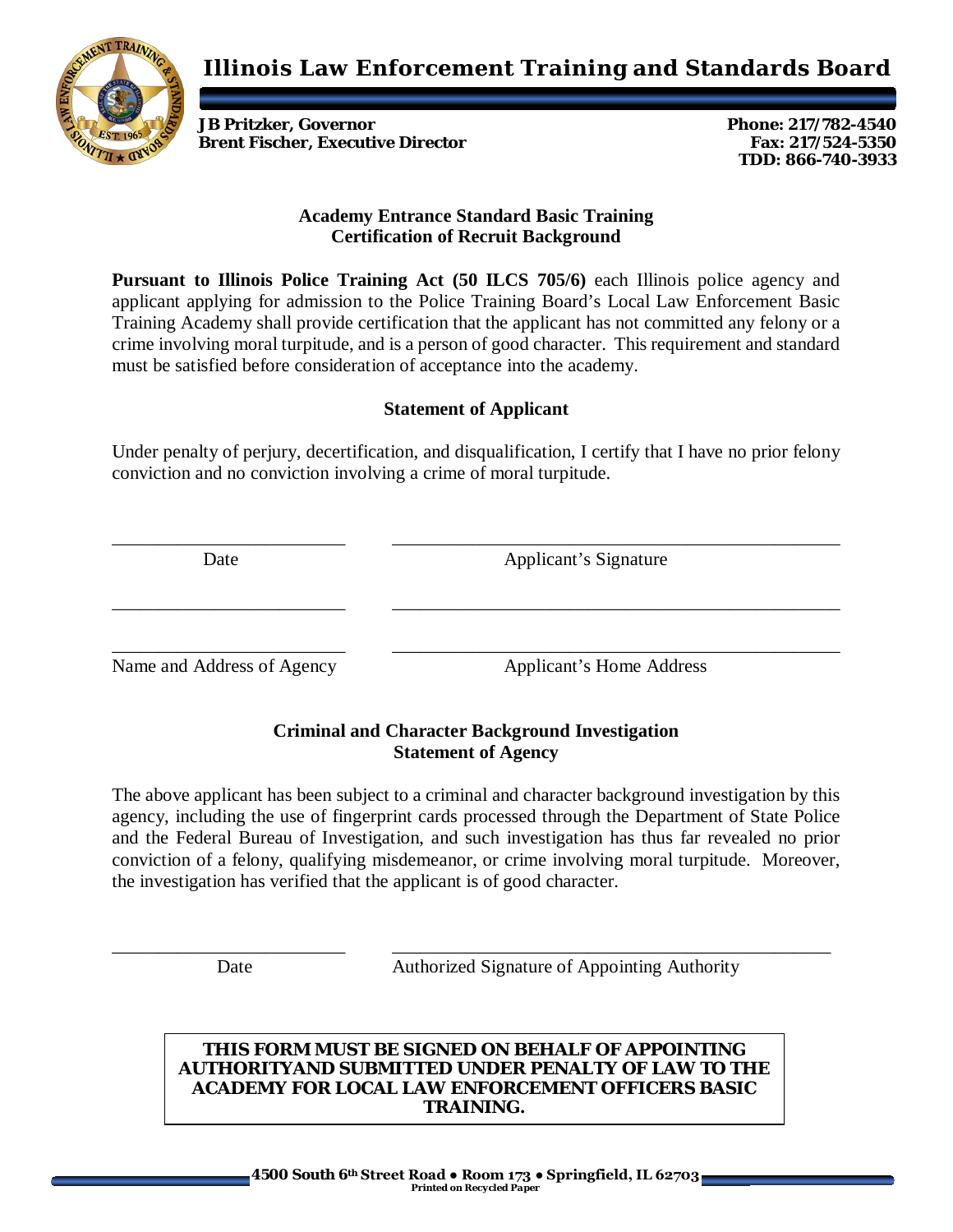

Recruit's Printed Name

Dear Physician/Physician's Authorized Representative:

This person is being considered for enrollment in the Law Enforcement Pre-Service Peace Officer Wellness Evaluation Report (POWER) Physical Fitness Exam. Laws providing compensation for injuries make it imperative that this certificate be accurate and complete. This medical certificate will be used to decide whether the person under consideration is physically qualified for admission to the Law Enforcement Pre-Service Peace Officer Wellness Evaluation Report (POWER) Physical Fitness Exam. Failure to report your findings in this examination might cause this individual great inconvenience.

The physical activity in successive order at the Law Enforcement Pre-Service P.O.W.E.R. Physical Fitness Exam includes measuring flexibility though the sit and reach test, performing a series of sit-ups in one minute, lifting in a bench press and running 1.5 miles under a certain time, depending on the age of the person.

**All** Basic Law Enforcement students are required to participate in a physical conditioning program which consists of the following physical activities; walking, running (2-5 miles per day), stretching, strength exercises, grip-strength exercises, push-ups, chin-ups, sit-ups and agility drills.

**All** Basic Law Enforcement students are required to participate in firearms and defensive tactics training which involves; manual dexterity with both hands, punching and blocking drills, and physical takedowns.

The fee for your examination will be paid for by the individual or the department for whom he/she is employed. Electrocardiogram, chest x-ray and blood tests are not necessary unless your examination indicates such tests are desirable or necessary.

#### **Please Complete the Following:**

The Examinee  $(\_\_\_)$  is  $(\_\_)$  is not qualified to participate in the above described physical training.

Physician's Name (printed)

\_\_\_\_\_\_\_\_\_\_\_\_\_\_\_\_\_\_\_\_\_\_\_\_\_\_\_\_\_\_\_\_\_\_ \_\_\_\_\_\_\_\_\_\_\_\_\_\_\_\_\_\_\_\_\_\_\_ Physician/Authorized Representative's Signature Date

 $\underbrace{\text{(}}$  <br>Phone

*This form must be completed and returned to the Academy prior to recruit testing.*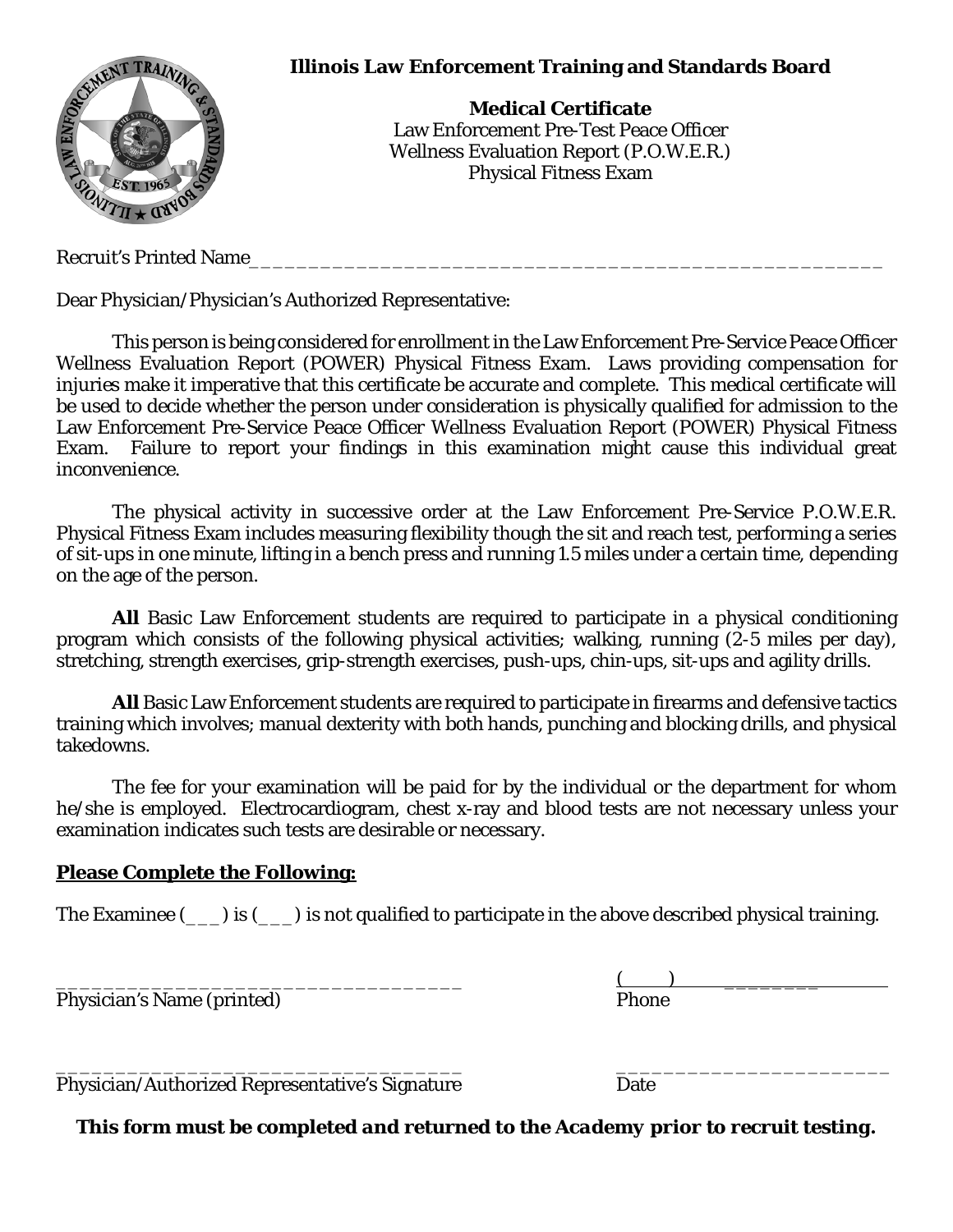

**North East Multi Regional Training, Inc. MTU#3**

355 Smoke Tree Plaza North Aurora, Illinois 60542 Phone:(630)896-8860 Fax:(630)896-4422

## **PRE-REGISTRATION / CANCELLATION FORM**

### **INSTRUCTIONS**

Please use a separate form for each class.

Please complete the form in its entirety, including Social Security Numbers.

Please check the appropriate Pre-Registration or Cancellation box below.

If you have any questions, please contact our Basic Training Manager at ext.104

If a student is covered under the Americans with Disabilities Act., please contact Deputy Director Chuck Ghiloni at ext. 103 prior to the classroom session. We can then assess what "reasonable accommodations" may be necessary.

|                  | Please process the following pre-registration: |                | Please cancel the following pre-registration: |
|------------------|------------------------------------------------|----------------|-----------------------------------------------|
| Today's Date:    |                                                |                |                                               |
| Your Agency:     |                                                | Phone:         |                                               |
|                  | Part Time Basic Law Enforcement                |                |                                               |
| Course Title:    | Academy                                        | Program $\#$ : | PTBLEA 8-22                                   |
|                  | <b>Triton College</b>                          |                | August 27, 2022                               |
| Course Location: | River Grove, IL                                | Course Date:   |                                               |

Students to be enrolled:<br>Last Name First Name Last 4 digits of S.S.# **(Required)** NEMRT Training (y/n)

I authorize the above student(s) to attend this program and ensure that he/she has met all prerequisites listed in the course description:

Authorized Signature: Date:

Attended Previous

Title/Rank: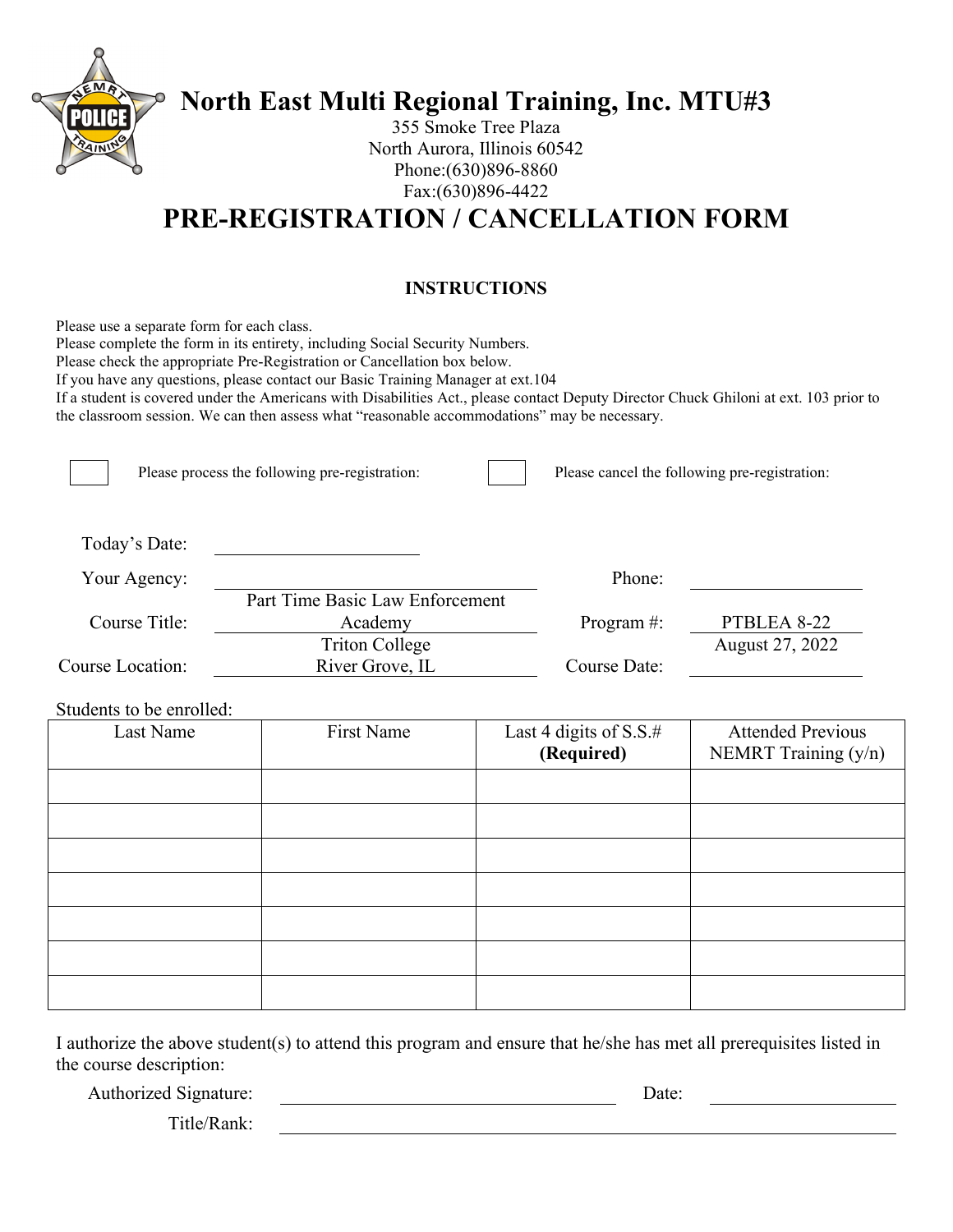

# **North East Multi Regional Training, Inc. MTU#3**

355 Smoke Tree Plaza North Aurora, Illinois 60542 Phone:(630)896-8860 Fax:(630)896-4422

## **PRE-REGISTRATION / CANCELLATION FORM**

### **INSTRUCTIONS**

Please use a separate form for each class.

Please complete the form in its entirety, including Social Security Numbers.

Please check the appropriate Pre-Registration or Cancellation box below.

If you have any questions, please contact our Basic Training Manager at ext.104

If a student is covered under the Americans with Disabilities Act., please contact Deputy Director Chuck Ghiloni at ext. 103 prior to the classroom session. We can then assess what "reasonable accommodations" may be necessary.

|                         | Please process the following pre-registration:                                       | Please cancel the following pre-registration: |              |
|-------------------------|--------------------------------------------------------------------------------------|-----------------------------------------------|--------------|
| Today's Date:           |                                                                                      |                                               |              |
| Your Agency:            |                                                                                      | Phone:                                        |              |
| Course Title:           | PTBLEA POWER Test                                                                    | Program $\#$ :                                | Power        |
|                         |                                                                                      | Course Date:                                  | AUG 6, 2022  |
| <b>Course Location:</b> | <b>Crestwood Wellness and Recreation Center</b><br>5331 135th St Crestwood, IL 60445 | <b>CIRCLE</b><br><b>ONE:</b>                  | AUG 13, 2022 |

#### Students to be enrolled:

| Last Name | First Name | Last 4 digits of S.S.#<br>(Required) | <b>Attended Previous</b><br>NEMRT Training (y/n) |
|-----------|------------|--------------------------------------|--------------------------------------------------|
|           |            |                                      |                                                  |
|           |            |                                      |                                                  |
|           |            |                                      |                                                  |
|           |            |                                      |                                                  |
|           |            |                                      |                                                  |
|           |            |                                      |                                                  |
|           |            |                                      |                                                  |
|           |            |                                      |                                                  |

I authorize the above student(s) to attend this program and ensure that he/she has met all prerequisites listed in the course description:

Authorized Signature: Date:

Title/Rank: